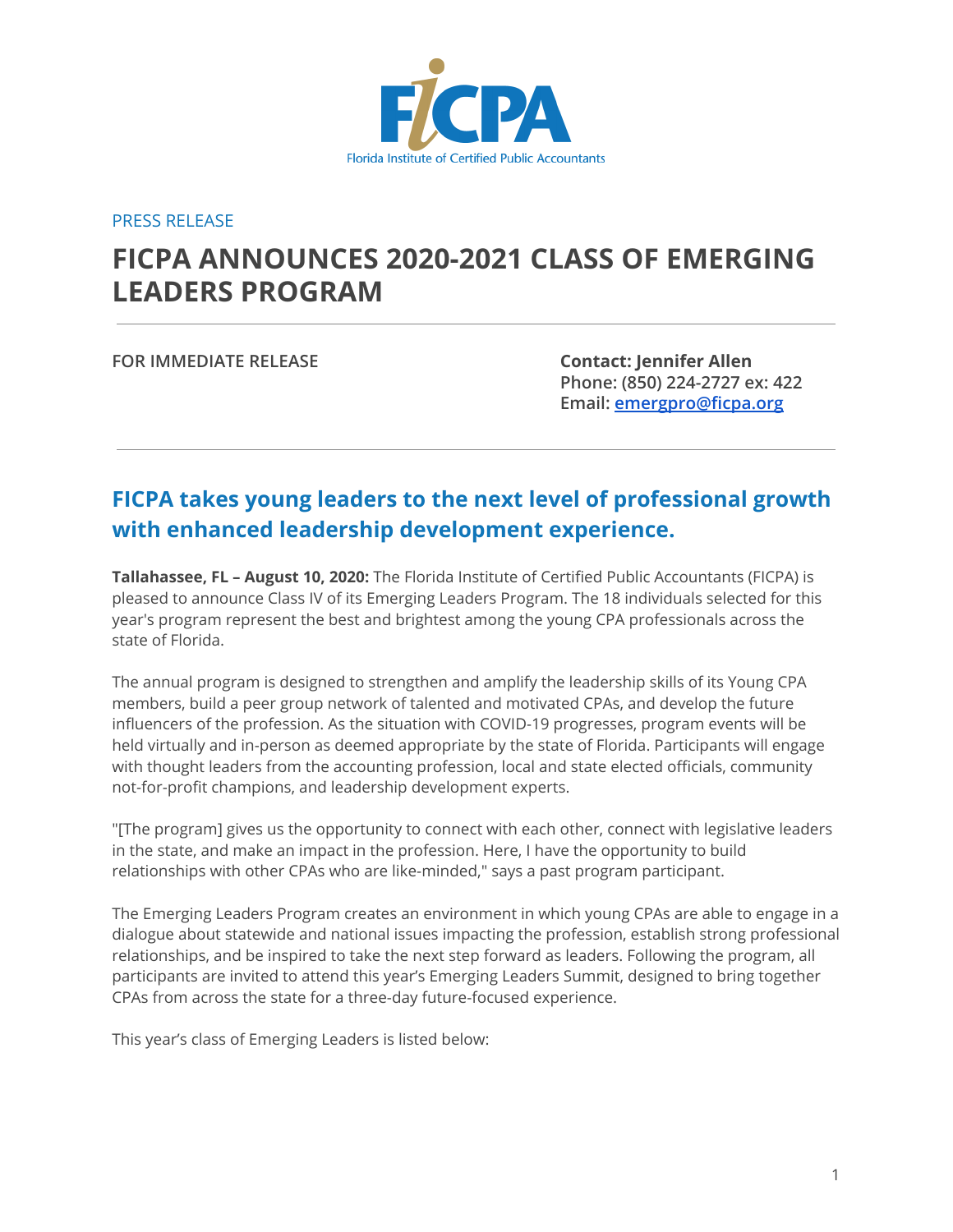## **Pensacola** Katherine "Katie" Byrd Carr, Riggs & Ingram **Jacksonville** Eric Walton **Purvis Gray CPAs Tampa** Corey Adams **Reilly, Fisher & Solomon, P.A.** Michael Hayes **Canadia Execute Community** Cjn & W Taylor Kelley **Example 2018** Ernst & Young Sterling Searcy **Case Investment Advisors** Cps Investment Advisors **Orlando** John Kramer National Communication of the Withumsmith+Brown Christopher Suto Withumsmith+Brown **Ft. Lauderdale** Nicholas Angarano **Berkowitz Pollack Brant** Thomas Angelos **Angelos** Juda, Eskew & Associates Pa Elizabeth Jackson **RSM**

Dylan Jacobson Morrison, Brown, Argiz & Farra Lauren Passaro **Ernst & Young** 

| <b>Miami</b>     |                                |
|------------------|--------------------------------|
| Armando Donado   | White Wolf Capital, LLC        |
| Jason Landess    | <b>RSM</b>                     |
| Hanisha Laungani | Morrison, Brown, Argiz & Farra |
| Adam McMahon     | Morrison, Brown, Argiz & Farra |
| Margaret Reach   | Morrison, Brown, Argiz & Farra |

###